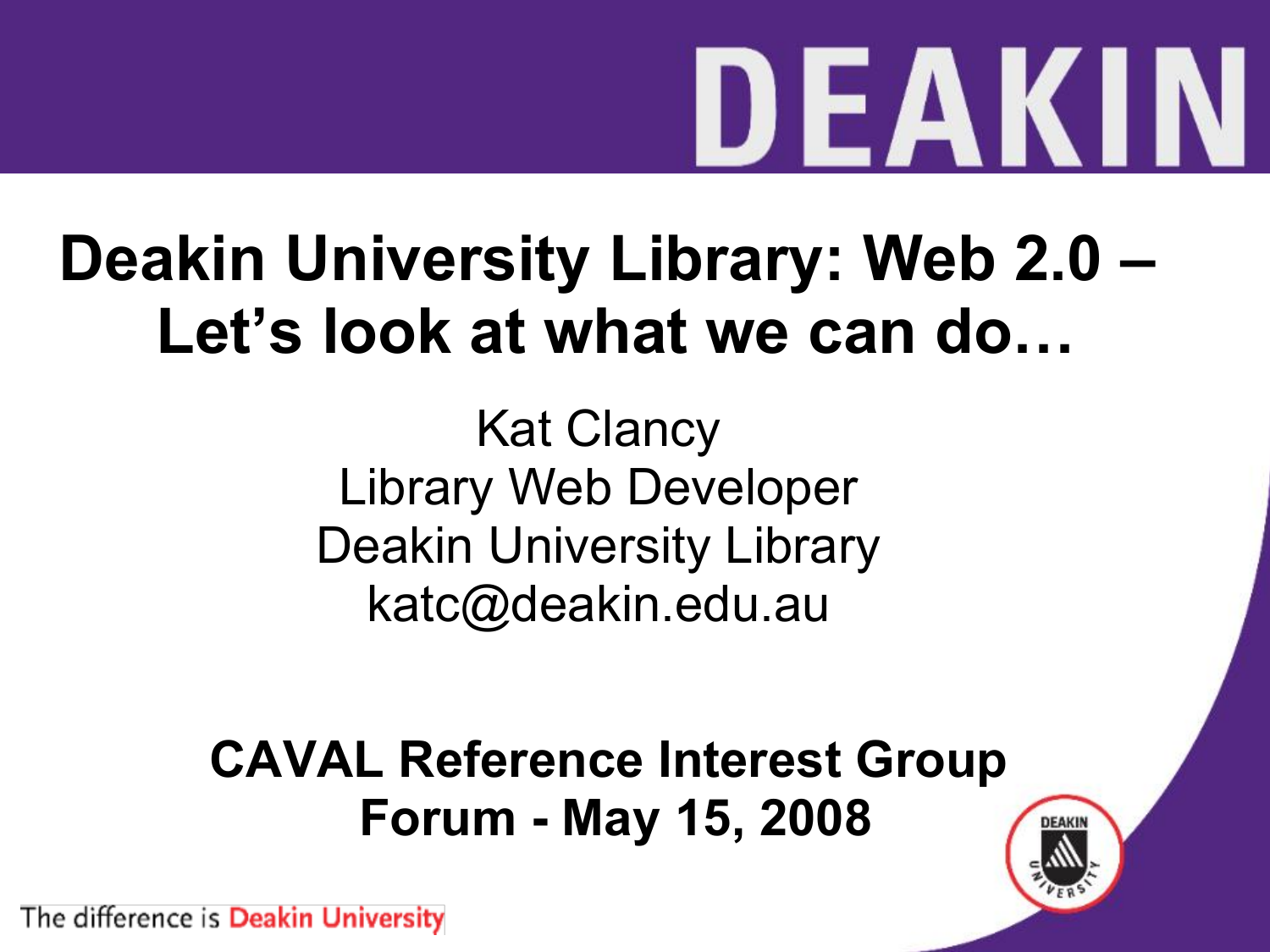### **Structure**

- 1. What is Deakin University Library doing with web 2.0?
	- Facebook
	- o Subject Guides (libGuides)
	- iGoogle
	- Meebo
	- Experimental Options Webpage
	- Poll
	- Youtube
	- Google coop search

#### 2. What's next?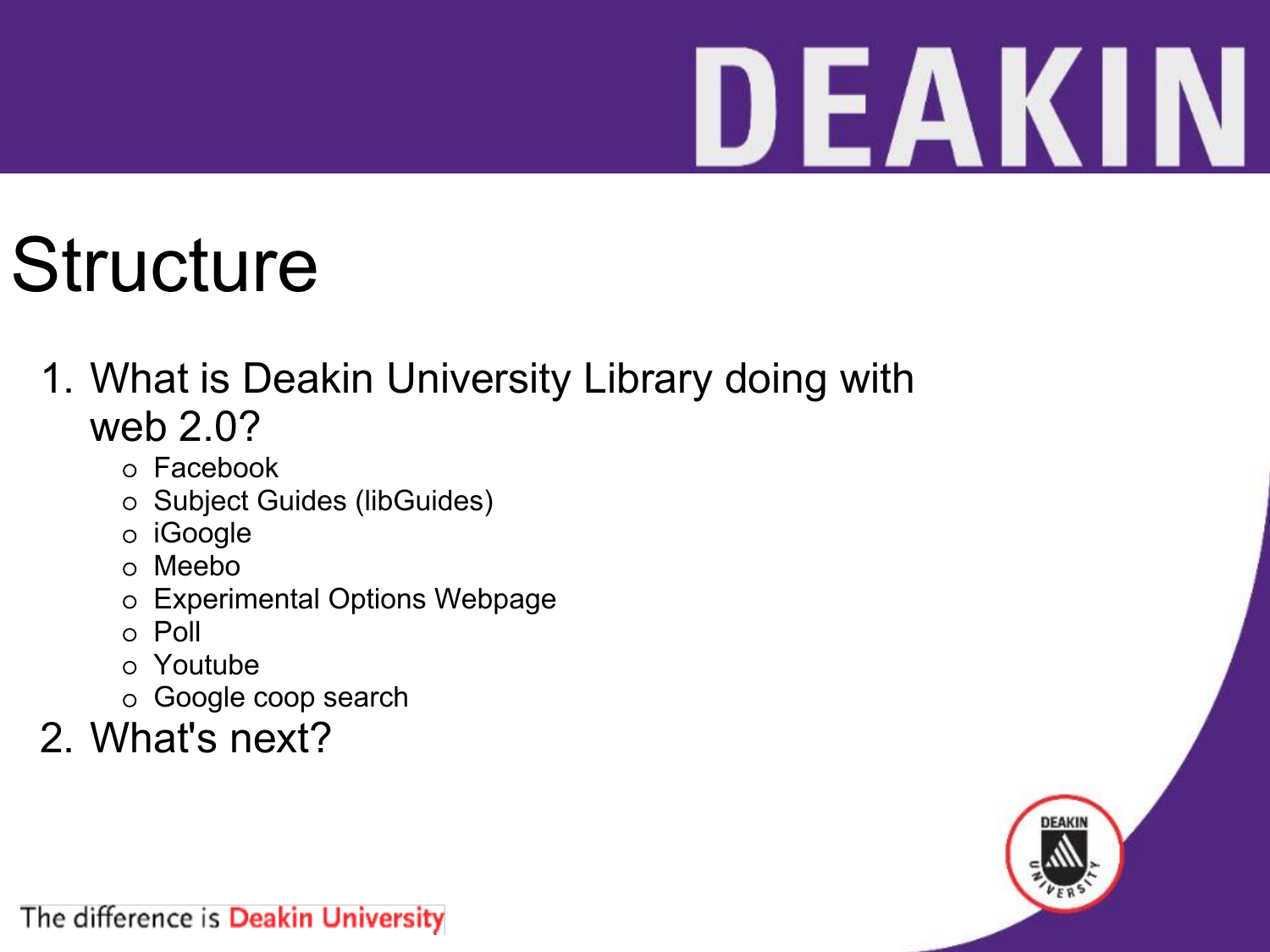### Reliance on technology

<http://www.aniboom.com/Player.aspx?v=5079>

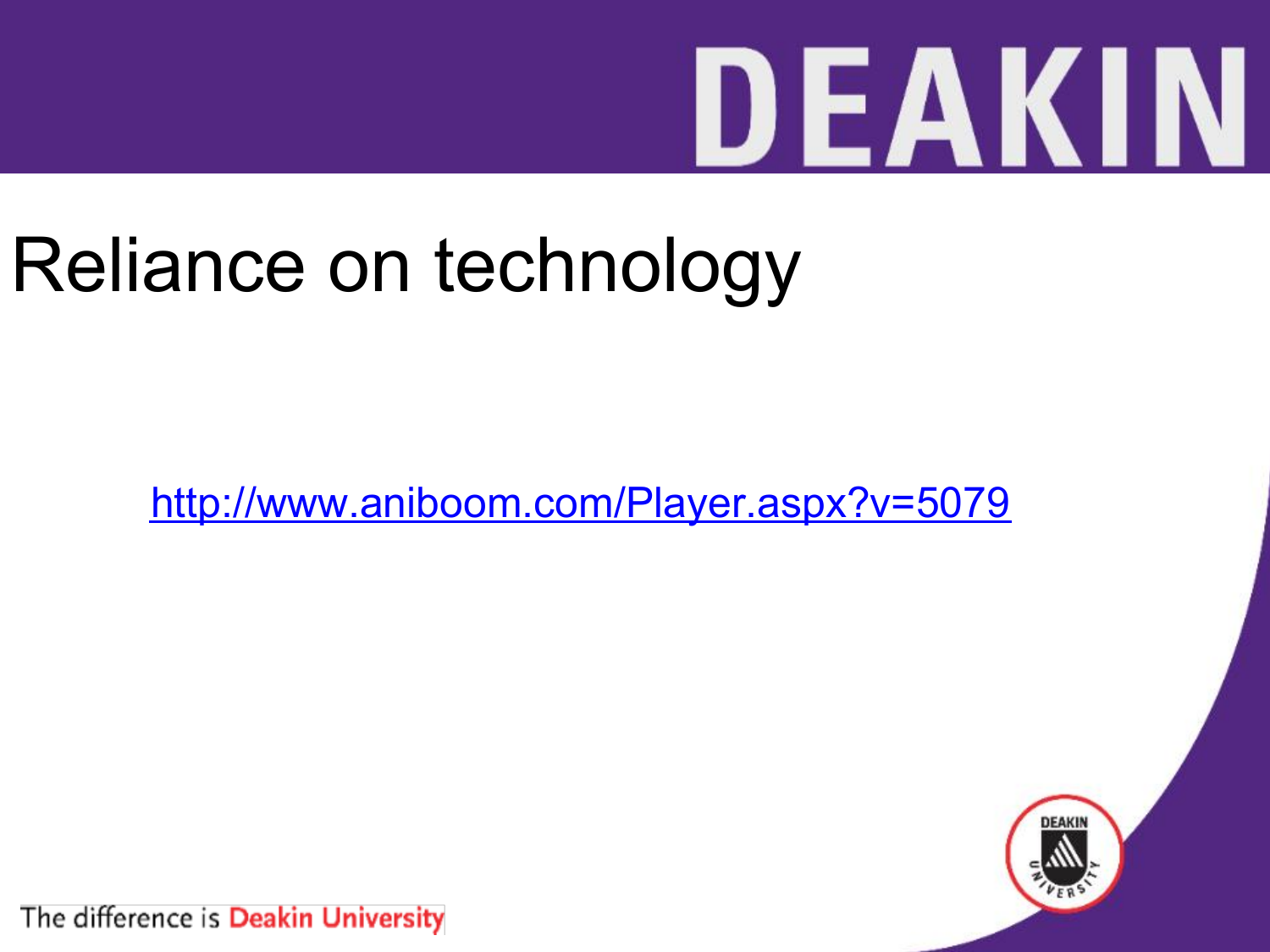### Facebook

#### [Facebook Page](http://www.facebook.com/pages/Deakin-University-Library/6219133159)

- o RSS Feeds
- $\circ$  Chat to a librarian
- o Search Library resources
- o Induction Video
- Photos
- o LibraryThing Collection of Alfred Deakin books
- Libguides
- JSTOR, PubMed, WorldCat

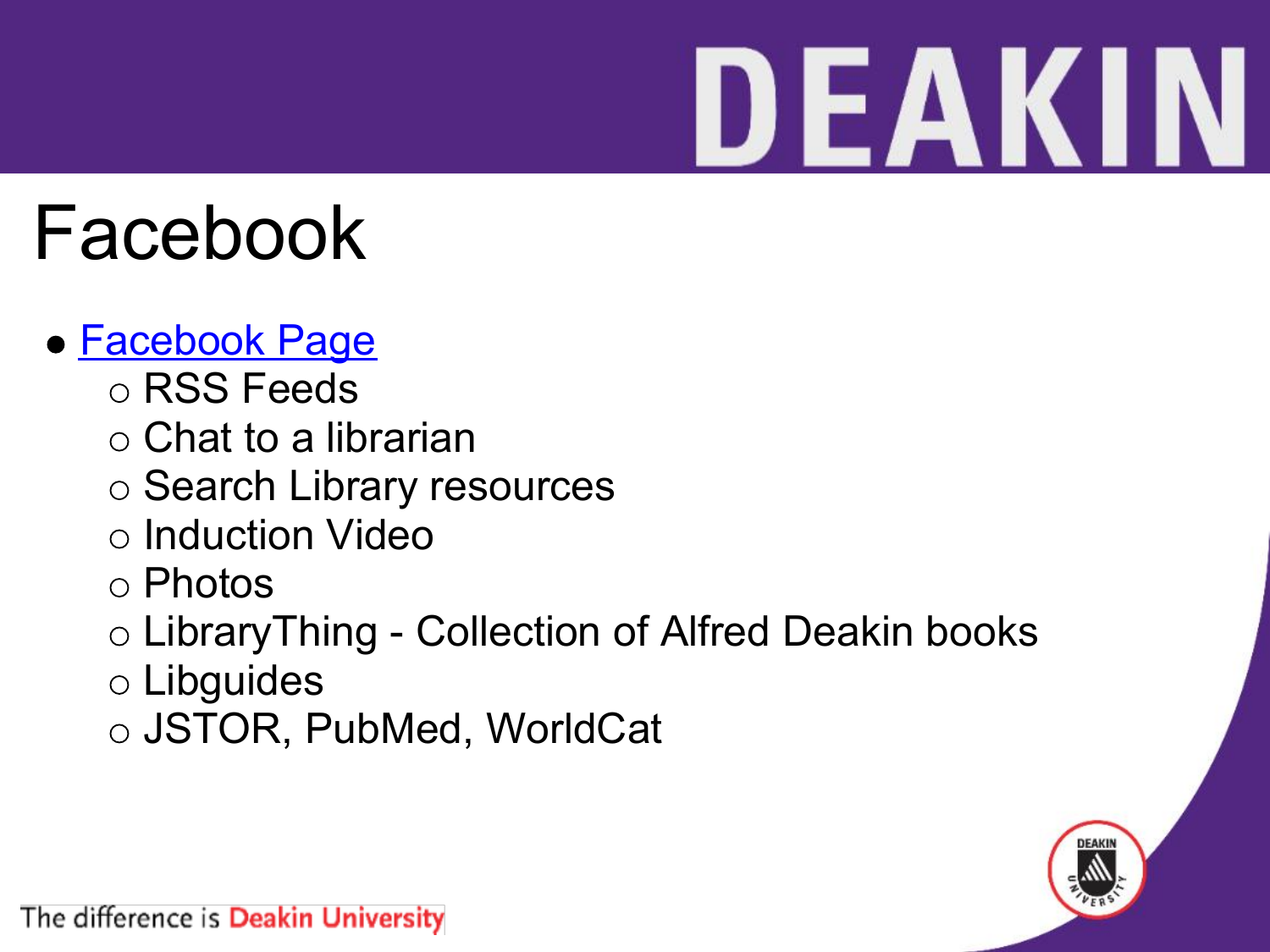#### Facebook

#### **• [Facebook Application](http://apps.facebook.com/deakinlibrary/)**

- Widget on Profile
- o Search Deakin Resources from Profile
- Canvas Page

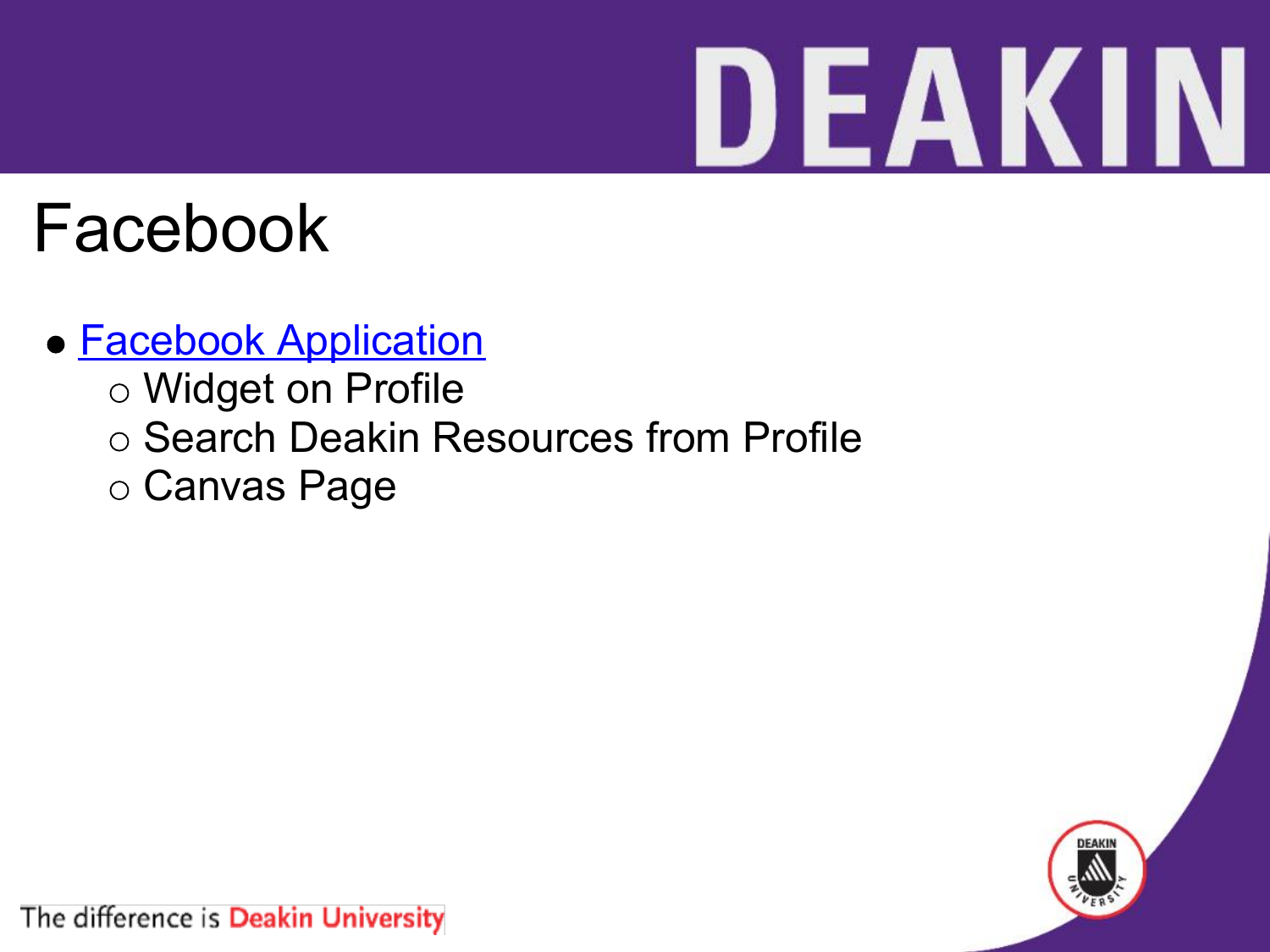#### Facebook

- Successful?
	- Facebook Application
		- $\circ$  One positive review from student
		- Two positive reviews from general staff members
		- $\circ$  One very positive feedback from academic staff member
		- 200 users have installed the application so far
		- Great retention stats
		- $\circ$  Up to 5% of active users daily usually 1%
		- $\circ$  No promotion until late last month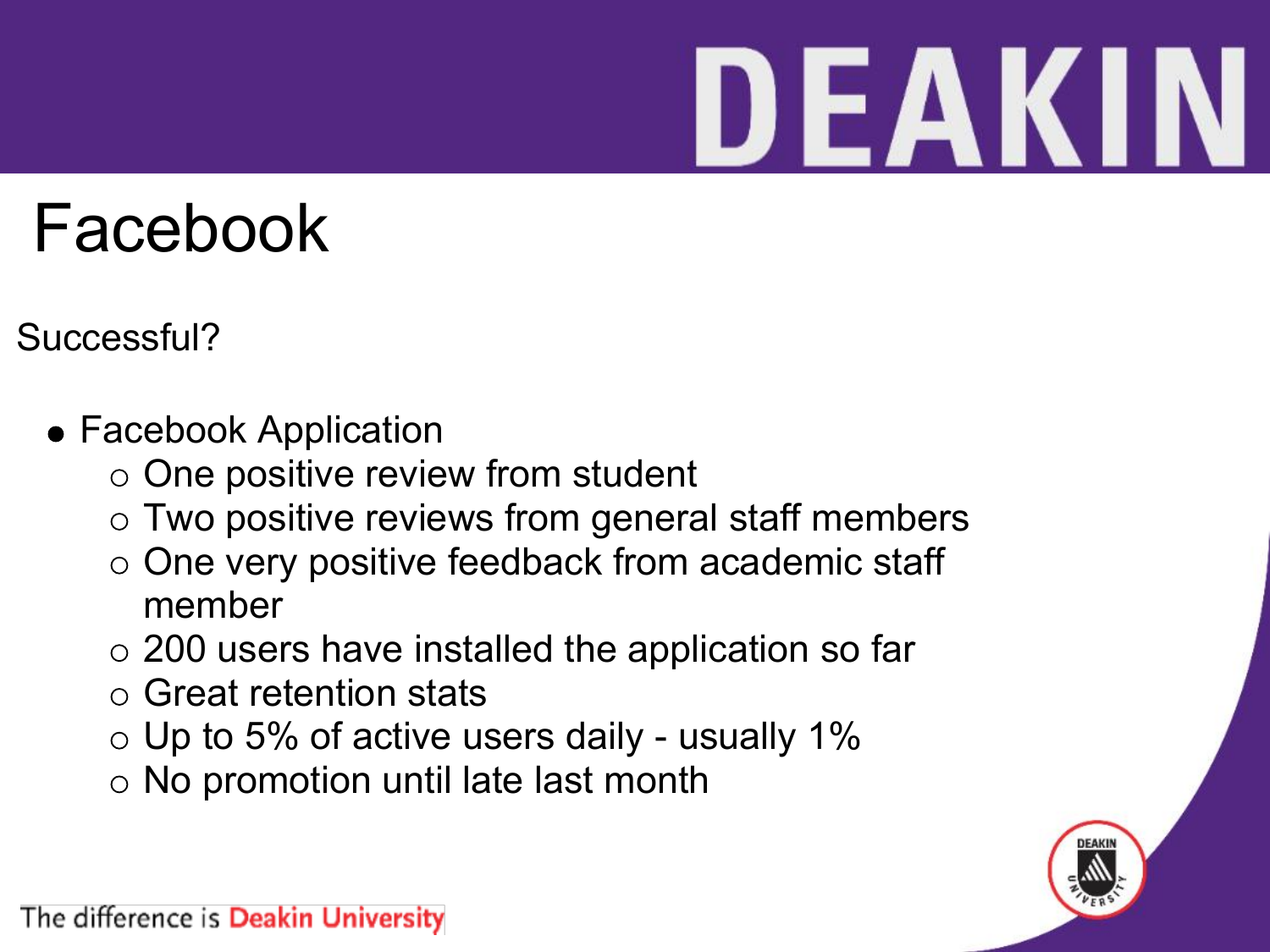#### Facebook

- Successful?
	- Facebook Page
		- $\circ$  74 Fans
		- $\circ$  One spam wall post
		- $\circ$  No discussion board posts from anyone other than Deakin Library
		- o No aims/ideas/promotion
		- o Moderation?
		- o Static/Changing/objectives?
		- What is the difference between the page and the website?

 $\bigcirc$ The difference is Deakin University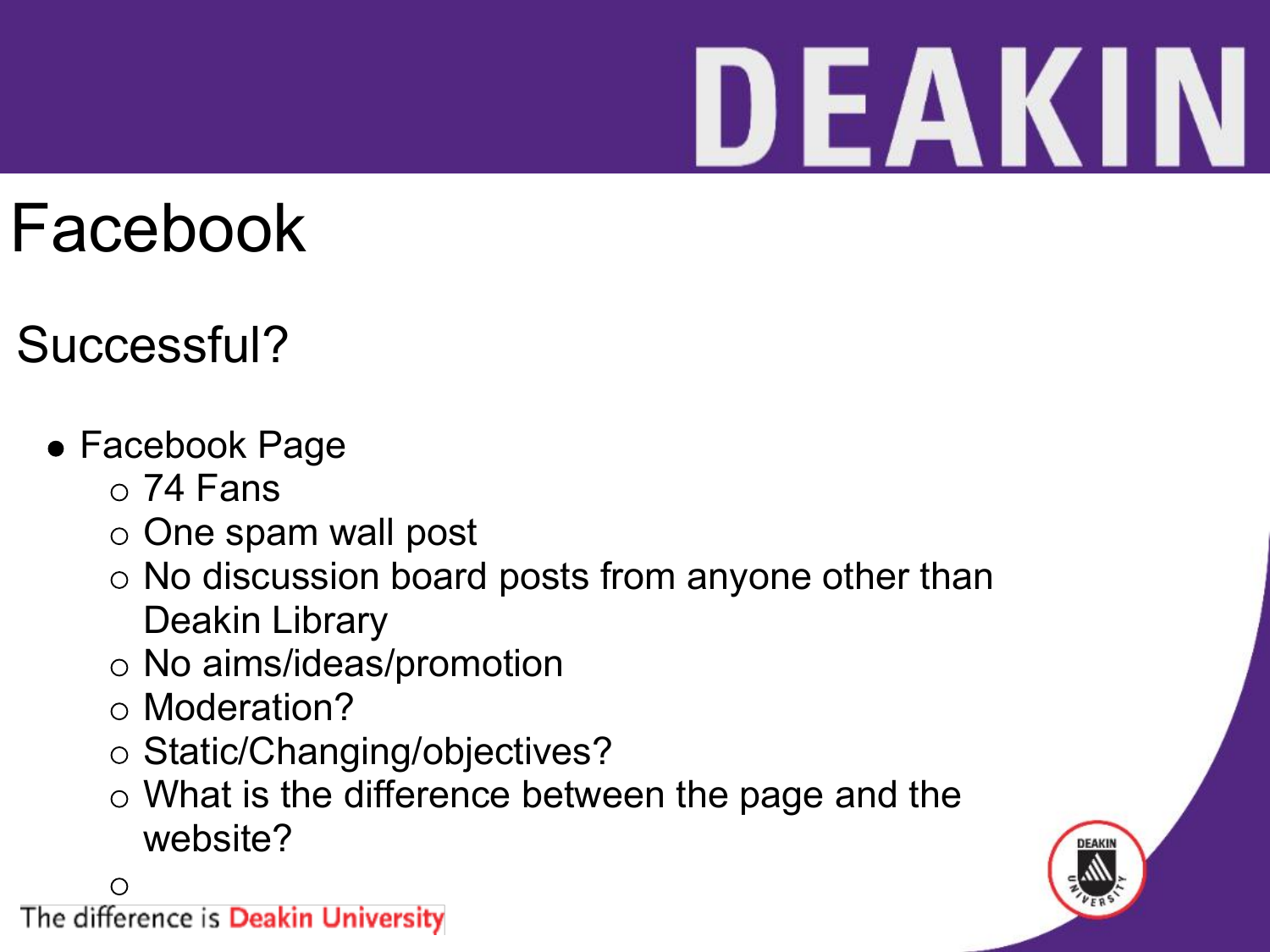### DEAKII

### Libguides - Subject Guides

- Features
	- Liaison Librarians can update content quickly themselves
	- Feedback has been great
	- $\circ$  Increased usage
	- Quick Polls
	- Embed own code (pass through searches, embed videos, web applications)

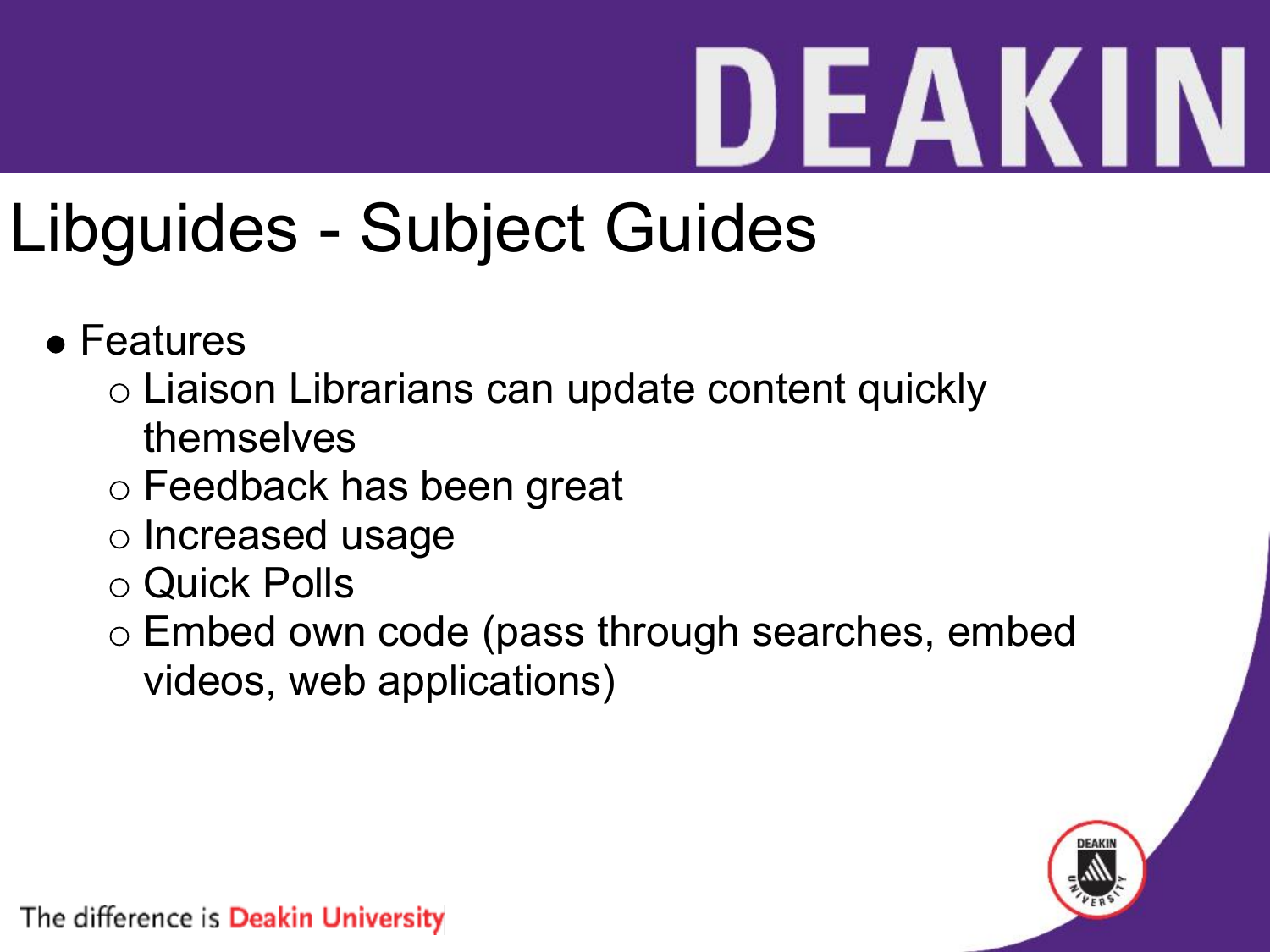#### iGoogle Gadget

- Features
	- Exactly same as Facebook Application
	- Less than 100 users
	- o Easier to code than Facebook app

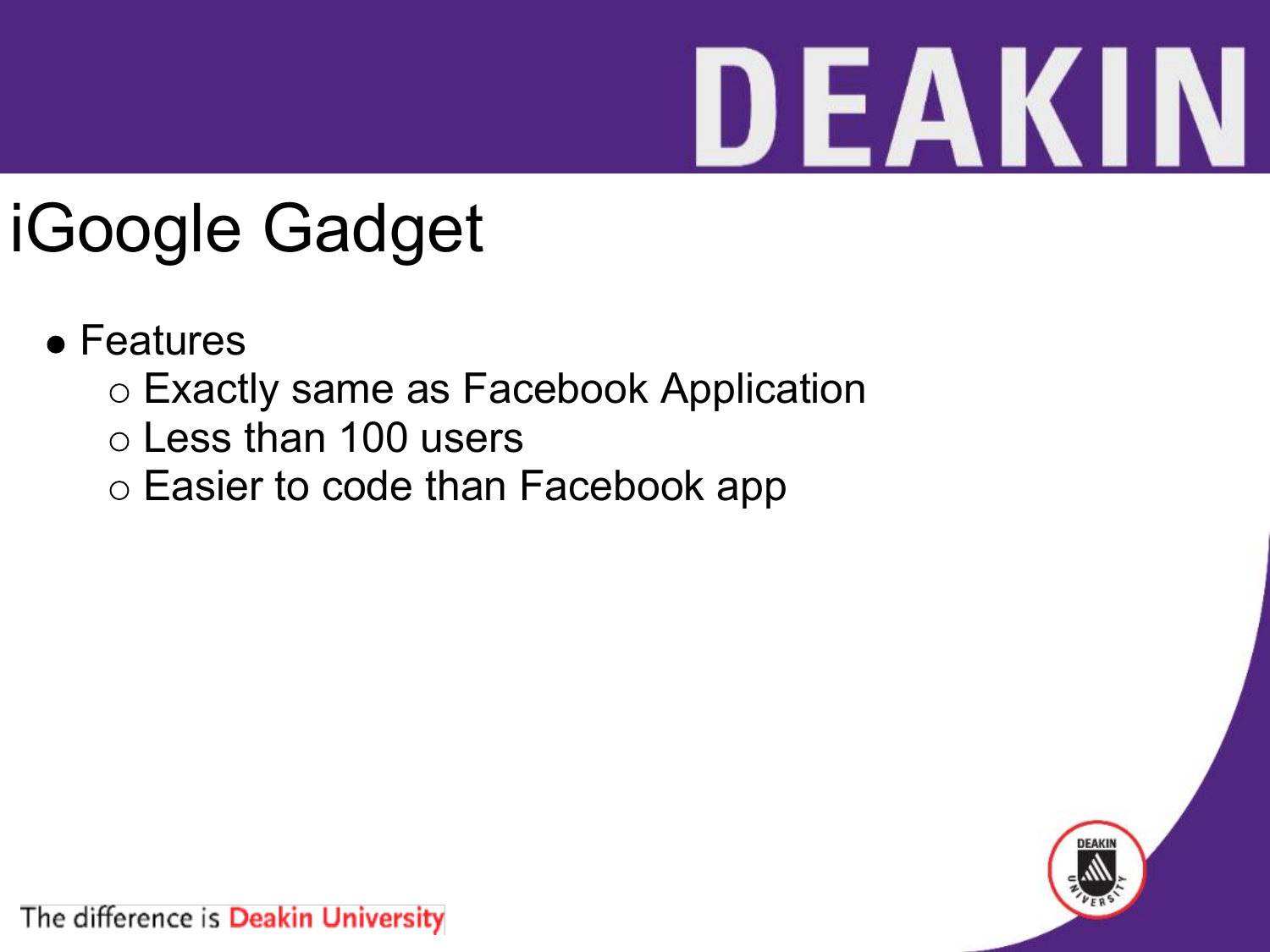### MeeboMe Widget - Live Help

- Appears on help pages only in the hours it is open
- Authentication problems (proxy server)
- Flash problems on public library workstations
- Increased usage
- No authentication needed disadvantage/advantage?

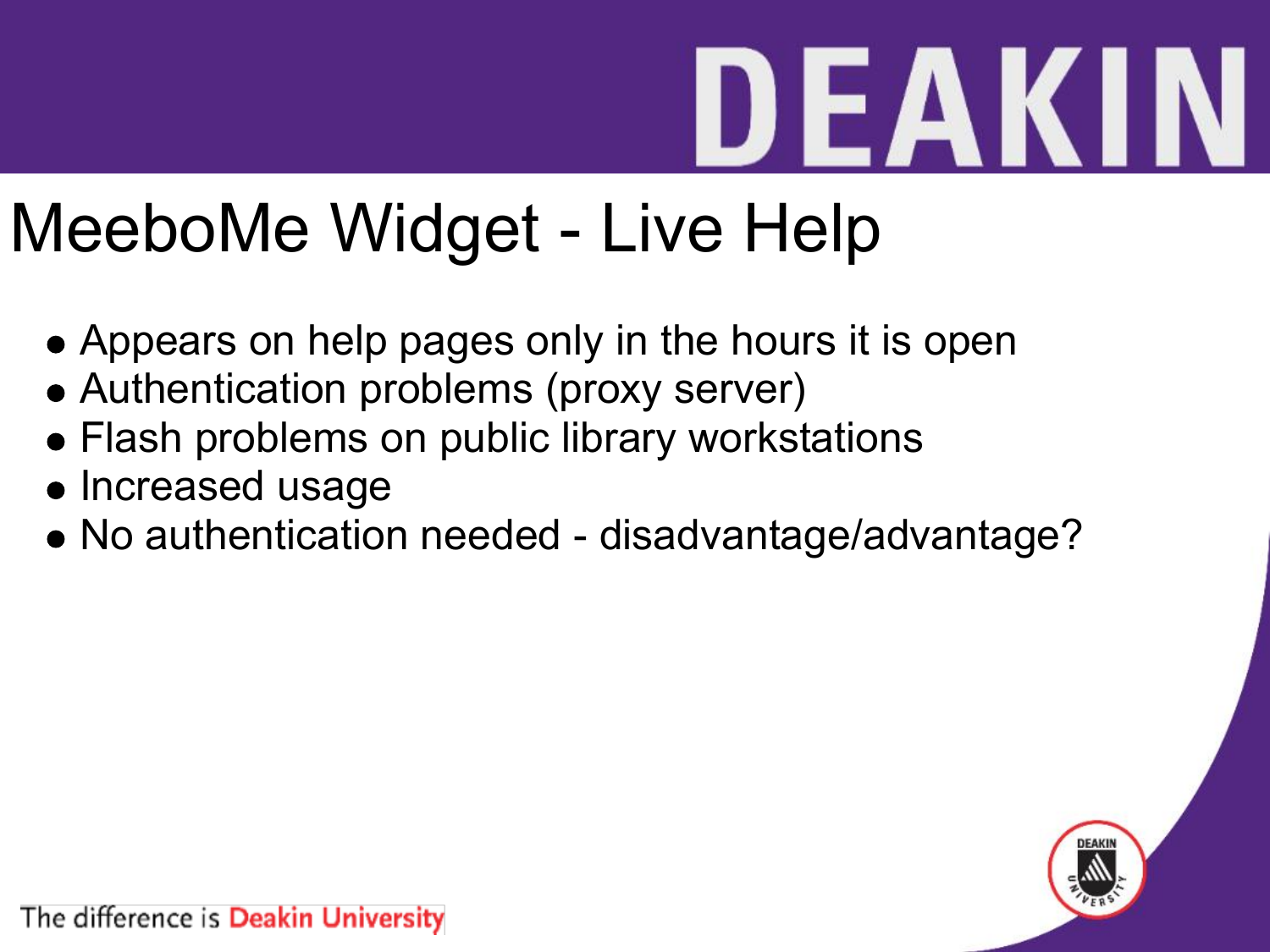#### Experimental Options Page

- Influenced by US Libraries
- Promotes all our "beta" applications (inc RSS feeds)
- What distinguishes something that is not Beta?
- Promote other "beta" applications (not developed by Deakin)

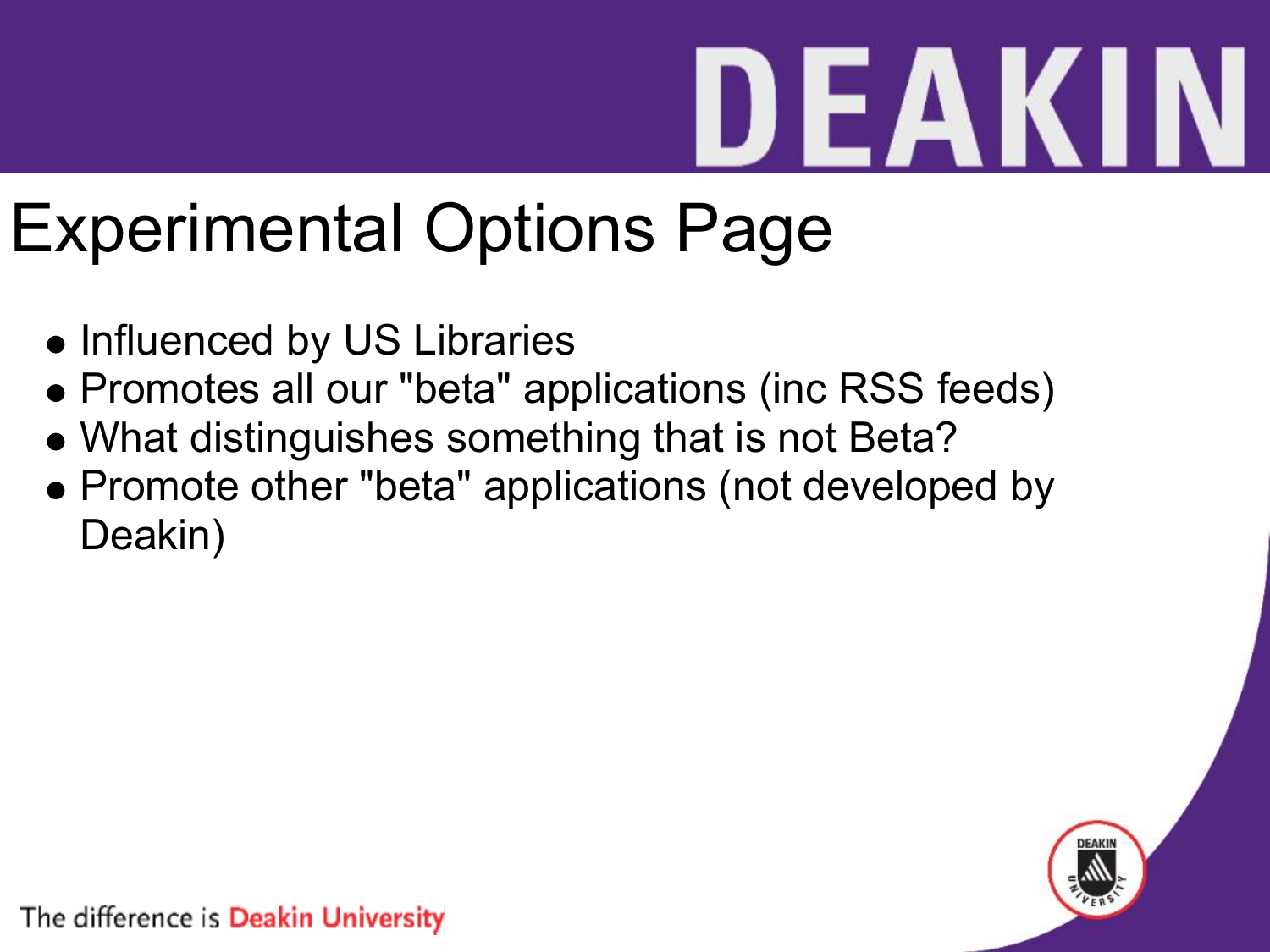### Quick Poll on homepage

- A quick poll was put up earlier this year on the homepage
- Assist in the design of the homepage
- Over 1000 responses in a week and a half
- Great way to get immediate feedback engaging users in website design

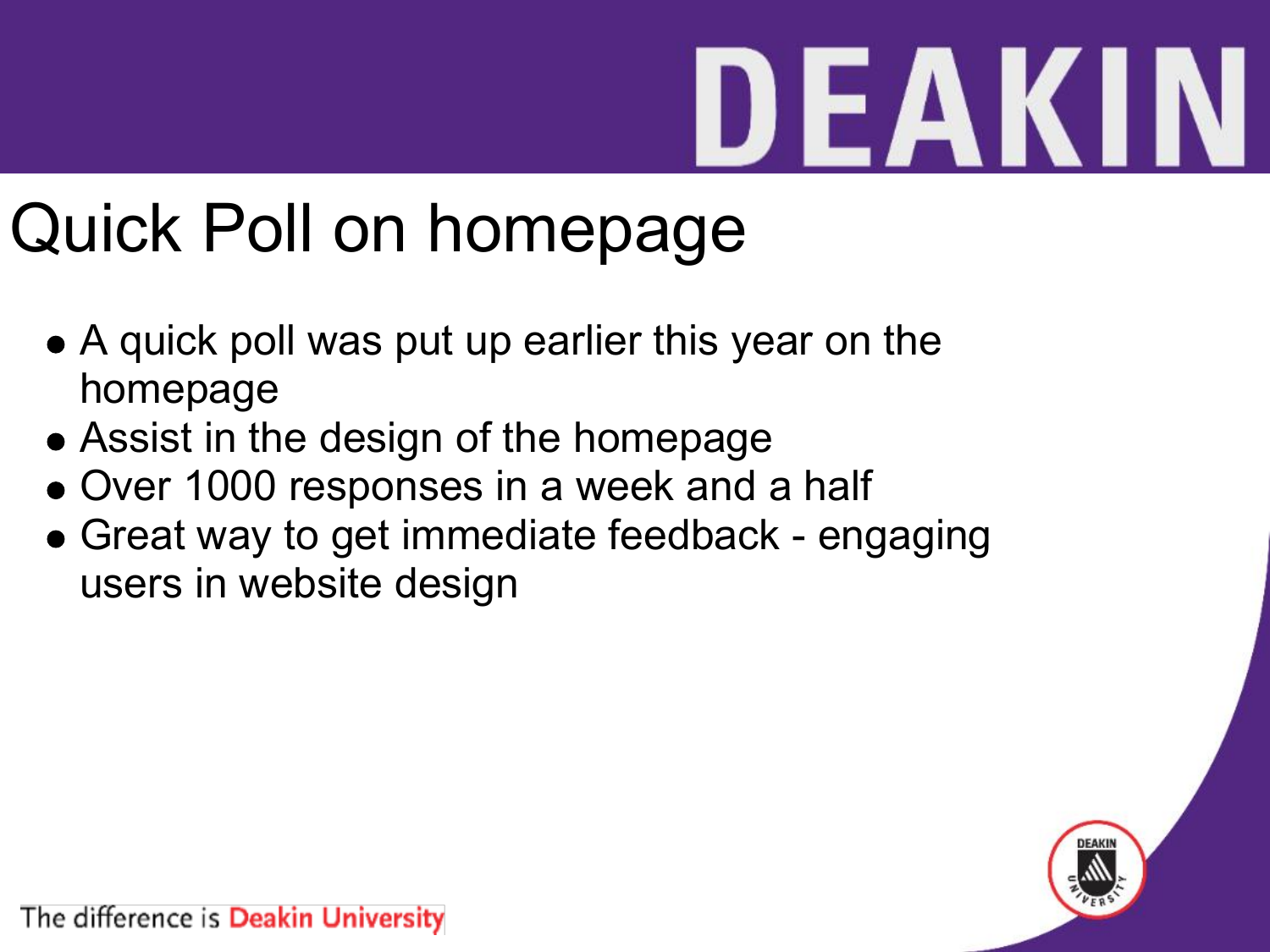

#### Library home: students : staff : alumni : visitors

#### **Deakin home > Library**

| <b>D</b> , Quick links<br><b>El Create your My Library account</b>                                                                                                | search for                                                                                 | <b>My Library</b>             | <b>News from the Library</b>                                                                                                              |
|-------------------------------------------------------------------------------------------------------------------------------------------------------------------|--------------------------------------------------------------------------------------------|-------------------------------|-------------------------------------------------------------------------------------------------------------------------------------------|
| <b>El Hours and locations</b><br><b>D</b> Online forms<br><b>E</b> Borrowing<br><b>Endnote</b><br><b>D</b> Disability services<br>■ New books and trial databases | -books, journals, dvds<br>$\div$<br>Title<br>limit to: $\Box$ journals                     | > encore > more options<br>GO | <b>Live Help - Instant Message</b><br>the Library<br>Receive instant answers to your<br>questions<br><b>Library Rovers - Here to Help</b> |
| $\Box$ Help<br><b>■</b> Find information on a topic<br><b>El Subject Guides</b>                                                                                   | -unit materials e.g. AIA103<br>GO                                                          | > reserve                     | You<br>Tour the Library with the help of<br>a Student Rover<br>Your Library. Your Space.                                                  |
| <b>El</b> Contact the Library<br><b>E</b> Have your say<br><b>El Forgotten your Library PIN?</b>                                                                  | limit to: $\ominus$ e-readings $\ominus$ exam-papers<br>articles from journals, newspapers |                               | Check out the new introductory<br>vodcast.<br>More news from the Library                                                                  |
| <b>D</b> Other collections<br><b>Deakin special collections</b><br><b>■</b> Libraries Australia<br><b>E</b> BONUS+<br><b>■ Interlibrary Loans</b>                 | --select a general database--                                                              | > more databases<br>$\div$    | About the Library<br><b>Introductory Video</b><br>$\geq$<br>Welcome<br>⊵<br>$\geq$<br><b>Staff directory</b>                              |
| <b>Quick Poll - Results</b><br>m                                                                                                                                  |                                                                                            |                               | <b>Facts and figures</b><br>$\geq$                                                                                                        |
| <b>My Library</b><br>Votes: 773                                                                                                                                   |                                                                                            |                               |                                                                                                                                           |
| <b>My Library</b><br><b>Votes: 269</b>                                                                                                                            |                                                                                            |                               |                                                                                                                                           |
| Votes: 73<br><b>My Library</b>                                                                                                                                    |                                                                                            |                               |                                                                                                                                           |
| <b>My Library</b><br>Votes: 420                                                                                                                                   |                                                                                            |                               |                                                                                                                                           |
| Votes: 94<br><b>My Library</b>                                                                                                                                    |                                                                                            |                               |                                                                                                                                           |
| What is My Library?                                                                                                                                               |                                                                                            |                               |                                                                                                                                           |

THE THINK IS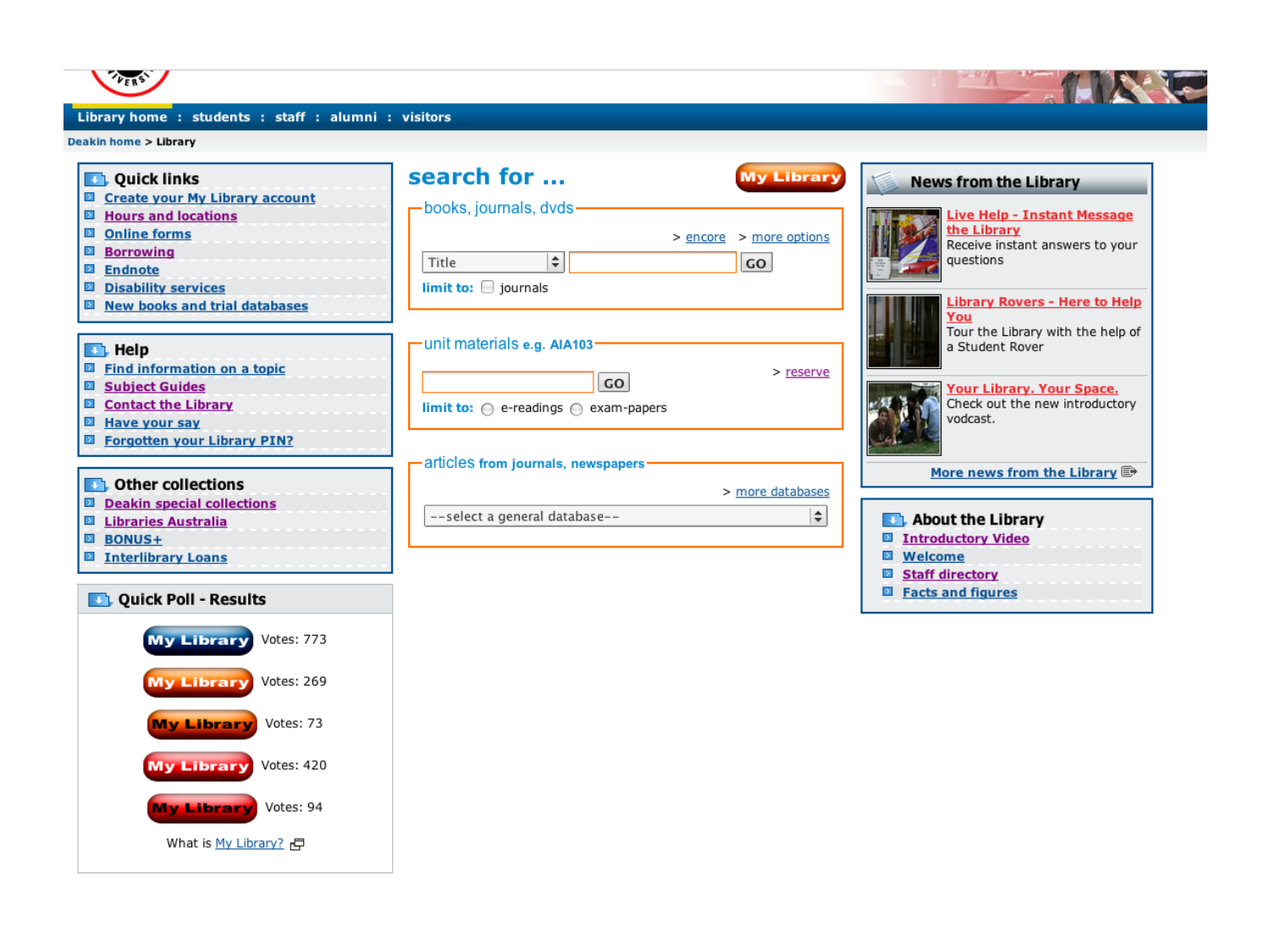#### Introductory Video - youtube

- Introductory Video promoting the use of the library to staff and students
- Over 1000 views



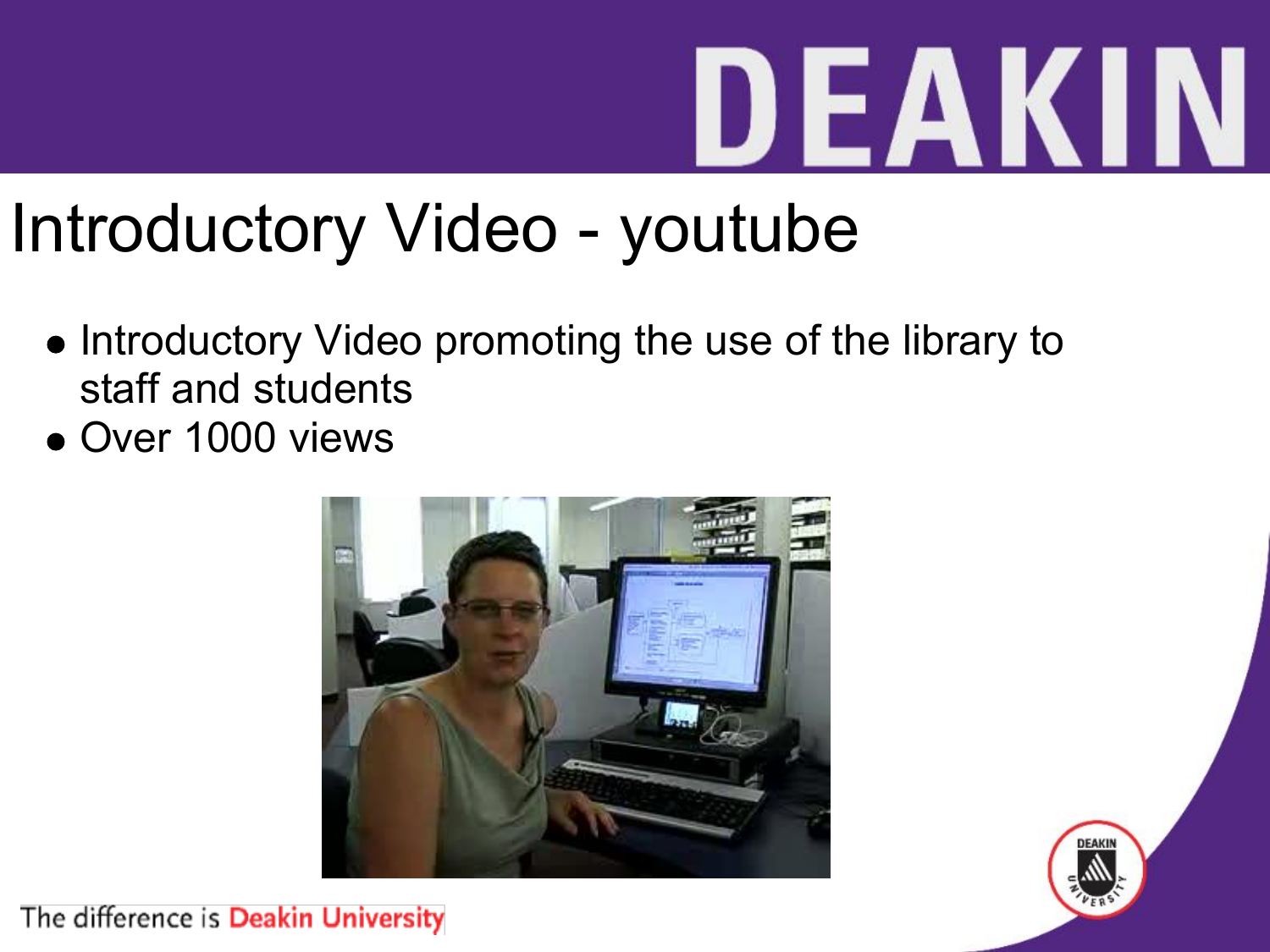### What's next?

- How do you know what is next?
	- o [alexa.com](http://alexa.com/)
	- o Survey...
	- Blogs (readwriteweb.com)
- What is Deakin Library doing next?
	- Netvibes
	- Twitter someone please follow me!
	- o MeeboMe video?
	- Encore and Facebook app?
	- Google apps for education?
	- o Instructional vodcasts?